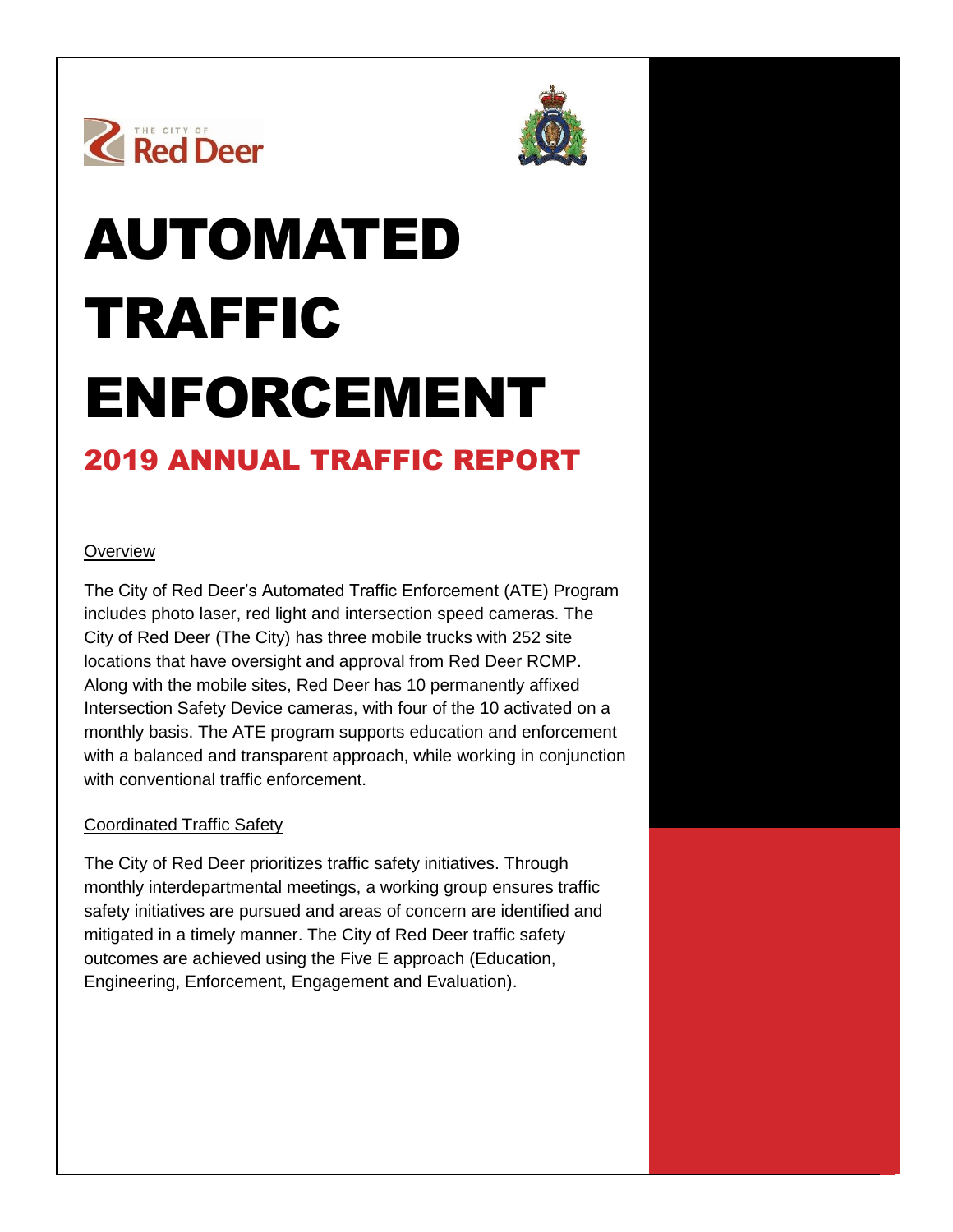The City of Red Deer is committed to increasing the level of safety for city roadway users. The ATE is a tool used to achieve increased user safety, by targeting an overall reduction in the number of collisions in our city. Reducing speed and managing intersection traffic compliance has a direct impact on collisions within Red Deer. The Table below shows ATE data from 2017-2019.

| <b>VIOLATION TOTALS</b> | <b>PHOTO RADAR</b> | <b>RED LIGHT CAMERA</b> | <b>SPEED THROUGH</b> |
|-------------------------|--------------------|-------------------------|----------------------|
|                         |                    |                         | <b>INTERSECTIONS</b> |
| 2017                    | 20,825             | 136                     | 1.378                |
| 2018                    | 15,152             | 255                     | 19,993               |
| 2019                    | 10.444             | 322                     | 14.876               |

#### Photo Radar

The primary focus of the mobile units is in school and playground zones. Traffic corridors are monitored as per the criteria defined by the Automated Traffic Enforcement Technology Guidelines, February 2019 version. An overall reduction of violations by 50% has been realized between 2017 and 2019.

#### Red Light Cameras

From 2017 to 2019, there was a 137% increase in red light violations. In April of 2018, The City of Red Deer implemented a new Intersection Safety Device system that has the ability to enforce all lanes of traffic simultaneously. The previous system was only able to enforce one lane at a time. The infraction increase is primarily due to the enhancement of technology and its ability to capture more violations at any given time. It is acknowledged that other factors such as an increase of drivers, weather conditions, and distracted driving may also contribute to the overall increase in violations. The City is committed to achieving an overall reduction of traffic offences, which contribute to injuries and fatalities on our roadways.

## Intersection Speed Cameras

In 2017, Red Deer City Council approved the use of intersection speed technology. An education program between July and October of 2017 resulted in 3,662 warning violations issued to offending vehicles' registered owners. Starting November 2, 2017, official violation notices were issued to offenders. In April 2018, Red Deer implemented a new Intersection Safety Device system with the ability to enforce infractions in all lanes of traffic simultaneously. Research confirms that the first year of implementation of intersection speed technology results in the highest infraction rate as drivers require time to adjust driving behavior and patterns. From 2018 to 2019, there was an overall reduction in speed violations by 26%. The average speed of motorists was 76 km/h, followed by a further reduction in 2019 to an average speed of 75 km/h.